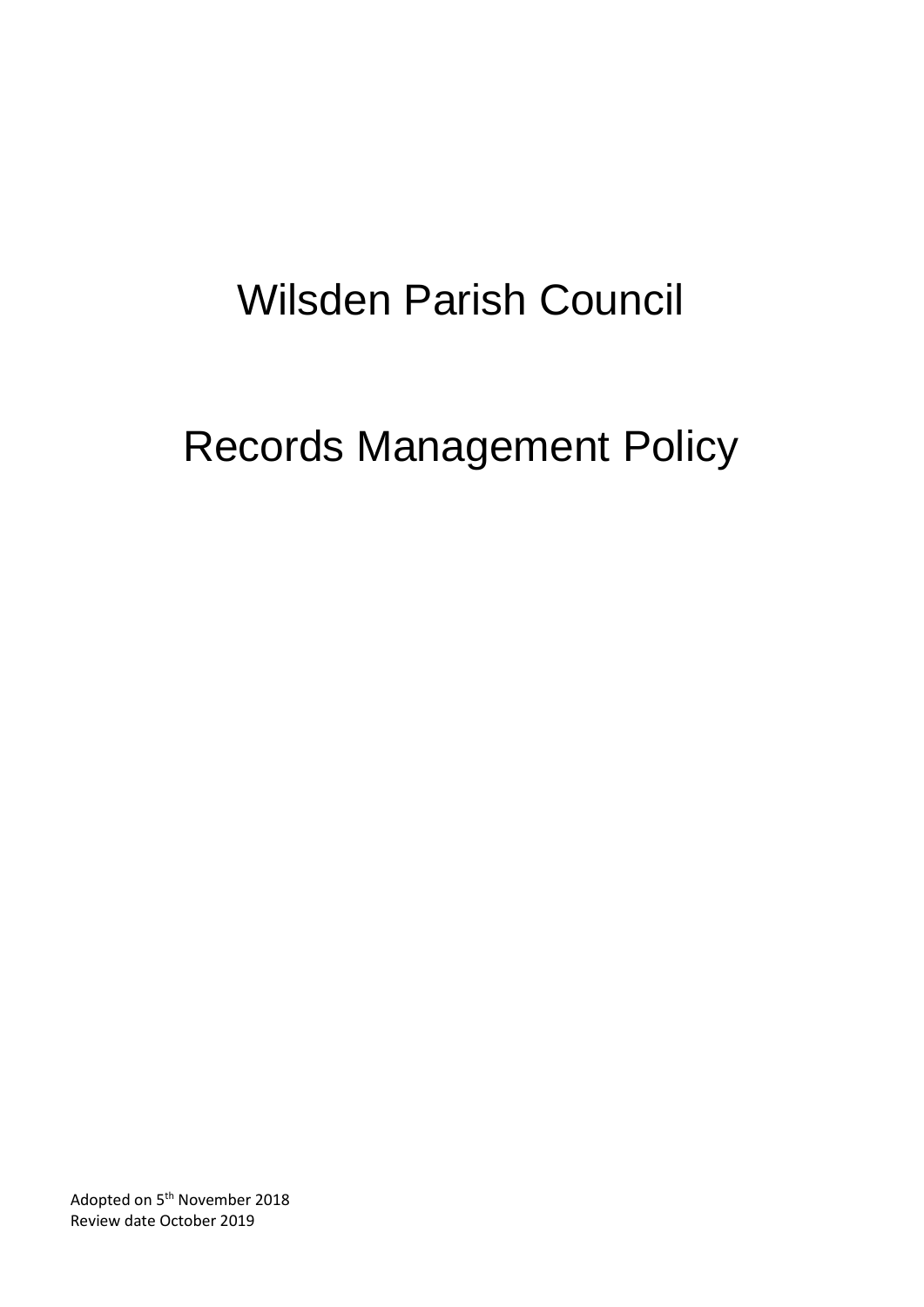## **1 Introduction**

1.1. The guidelines set out in this document supports the Wilsden Parish Council Data Protection Policy and assists us in compliance with the Freedom of Information Act 2000, the General Data Protection Regulation 2018 (GDPR) and other associated legislation.

1.2. It is important that the Wilsden Parish Council has in place arrangements for the retention and disposal of documents necessary for the adequate management of services in undertaking its responsibilities. This policy sets out the minimum requirements for the retention of documents and sets out the requirements for the disposal of documents. However, it is important to note that this is a live document and will be updated on a regular basis.

1.3. Wilsden Parish Council will ensure that information is not kept for longer than is necessary and will retain the minimum amount of information that it requires to carry out its functions and the provision of services, whilst adhering to any legal or statutory requirements.

## **2. Aims and Objectives**

2.1. It is recognised that up to date, reliable and accurate information is a vital to support the work that the Wilsden Parish Council does and the services that we provide to our residents. This document will help us to:

- Ensure the retention and availability of the minimum amount of relevant information that is necessary for the Council to operate and provide services to the public.
- Comply with legal and regulatory requirements, including the Freedom of Information Act 2000, the Environmental Information Regulations 2004 and the GDPR.
- Save employees' time and effort when retrieving information by reducing the amount of information that may be held unnecessarily.
- Ensure archival records that are of historical value are appropriately retained for the benefit of future generations.

#### **3. Scope**

3.1. For the purpose of this policy, 'documents' includes electronic, microfilm, microfiche and paper records.

3.2. Where storage is by means of paper records, originals rather than photocopies should be retained where possible.

## **4. Standards of good practice**

4.1. The Wilsden Parish Council will make every effort to ensure that it meets the following standards of good practice:

- Adhere to legal requirements for the retention of information as specified in the Retention Schedule at Annex A.
- Personal information will be retained in locked filing cabinets within the Contact Point at Wilsden Village Hall, access to these documents will only be by authorised personnel.
- Disclosure information will be retained in a locked cabinet in the Contact Point at Wilsden Village Hall
- Appropriately dispose of information that is no longer required.

Adopted on 5<sup>th</sup> November 2018 Review date October 2019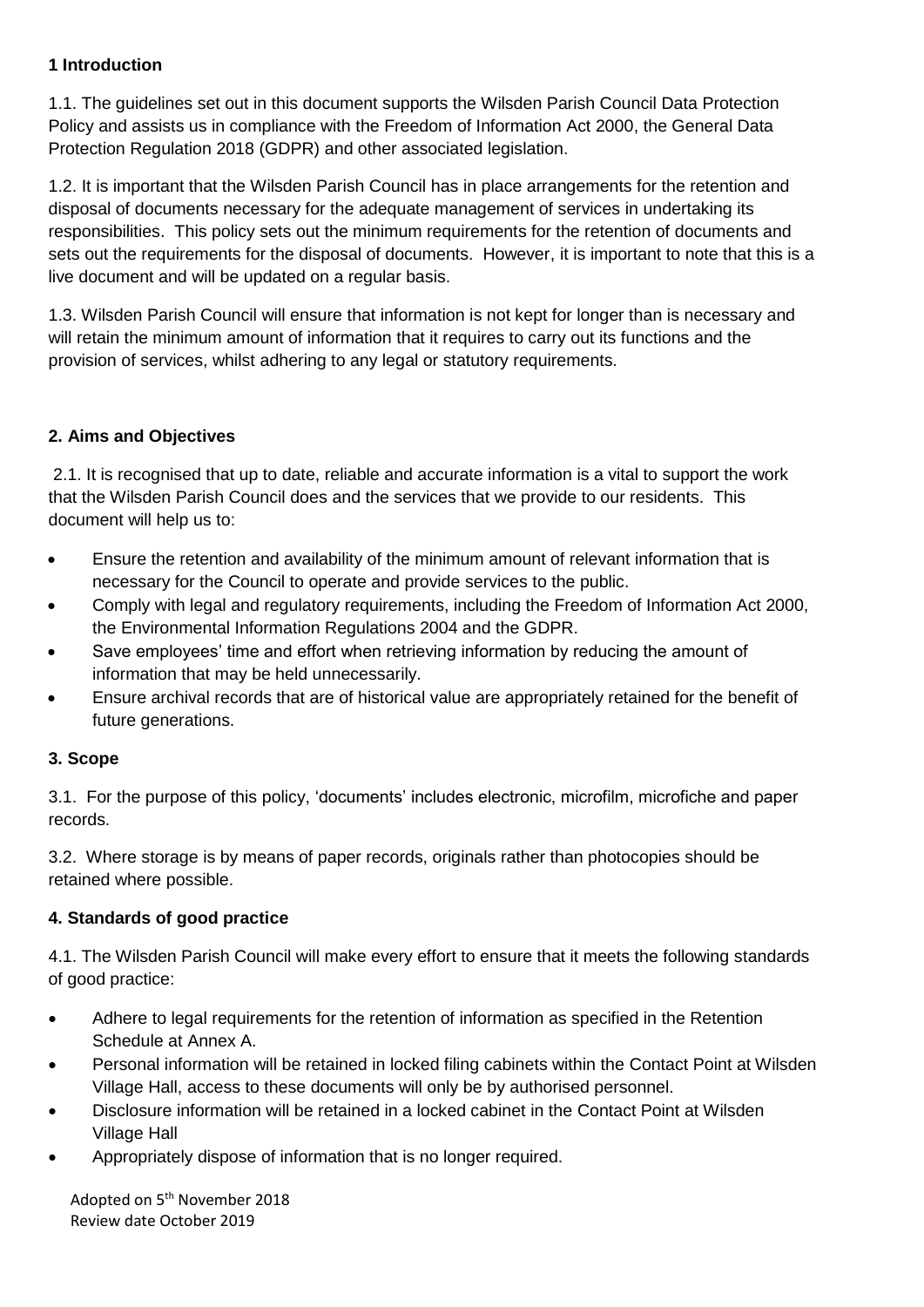- Appropriate measures will be taken to ensure that confidential and sensitive information is securely destroyed.
- Information about unidentifiable individuals is permitted to be held indefinitely for historical, statistical or research purposes eg. Equalities data.
- Wherever possible only one copy of any personal information will be retained and that will be held within the locked filing cabinet.

## **5. Breach of Policy and Standards**

5.1. Any employee who knowingly or recklessly contravenes any instruction contained in, or following from, this Policy may, depending on the circumstances of the case, have disciplinary action, which could include dismissal, taken against them.

5.2. Where there is a breach of the policy, the Council may need to consider whether there is also a breach of the GDPR.

#### **6. Roles and Responsibilities**

6.1. The Wilsden Parish Council Clerk has responsibility for implementation of the policy under delegation of the Wilsden Parish Council

6.2. The Wilsden Parish Council Clerk is responsible for the maintenance and operation of this policy including ad-hoc checks to ensure compliance.

## **7. Retention**

7.1. Timeframes for retention of documents have been set using legislative requirements, guidance from the National Association of Local Councils and the Chartered Institute of Personnel and Professional Development (CIPD).

7.2. Throughout retention the conditions regarding safe storage and controlled access will remain in place.

7.3. The attached 'Appendix' shows the minimum requirements for the retention of documents as determined by the Wilsden Parish Council for the management of specific documentation types. Officers holding documents should exercise judgement as to whether they can be disposed of at the end of those periods detailed in the attached 'Appendix'

#### **8. Disposal**

8.1. Documents/data no longer required by Wilsden Parish Council for administrative purposes must be finely shredded/disposed of through specialist waste removal contractors and deleted entirely and securely from the Wilsden Parish Council computer systems.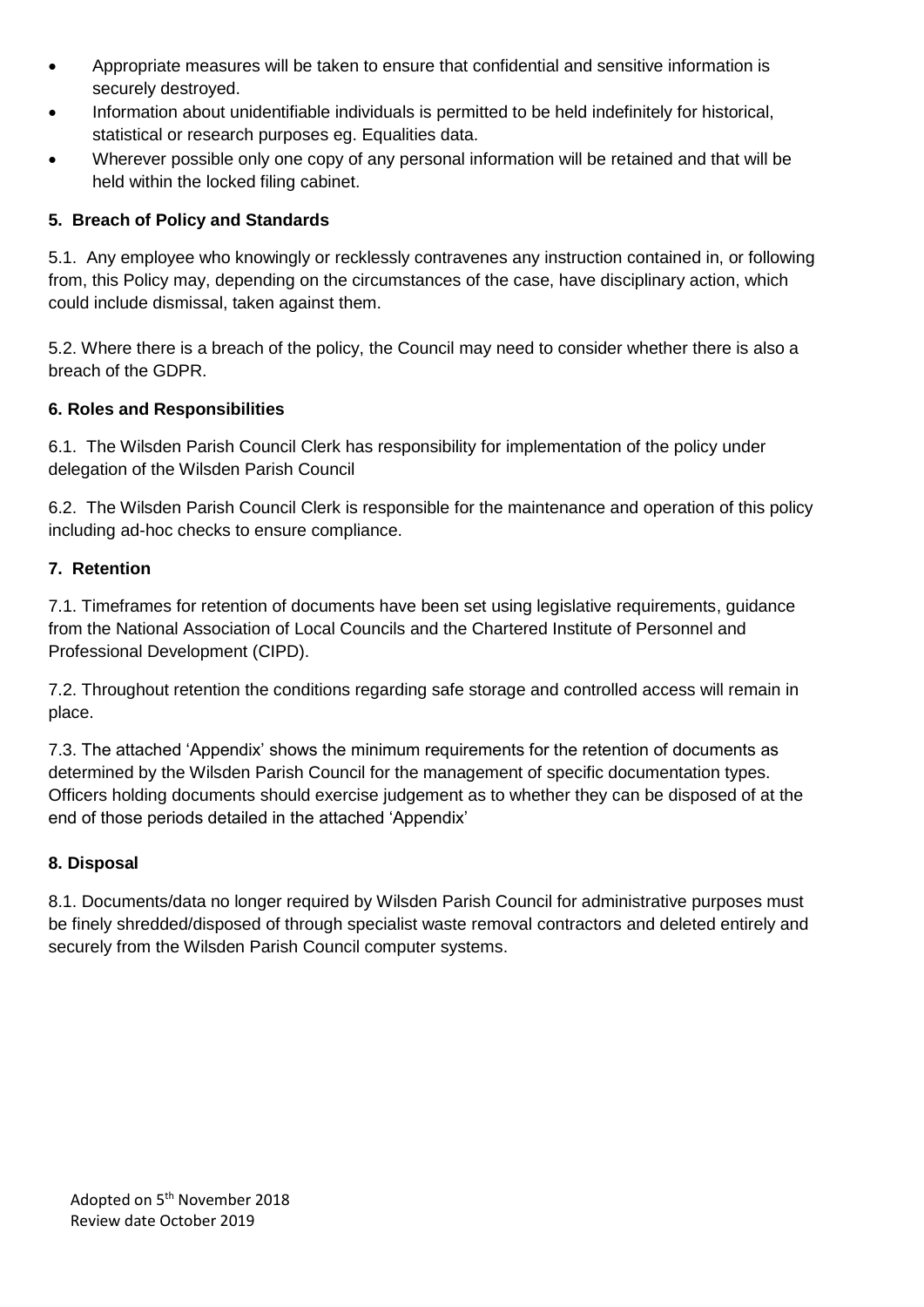## **APPENDIX A**

#### **Document Retention Timescales**

| <b>Document</b>                                                                                   | <b>Retention Period</b>                                                         |
|---------------------------------------------------------------------------------------------------|---------------------------------------------------------------------------------|
| <b>Finance</b>                                                                                    |                                                                                 |
| <b>Financial Published Final Accounts</b>                                                         | Indefinitely                                                                    |
| Annual Governance and Accountability Return                                                       | Indefinitely                                                                    |
| Final Account working papers                                                                      | 6 years                                                                         |
| Records of all accounting transactions held in the<br>financial management system                 | At least 6 years                                                                |
| Cash Books (records of monies paid out and<br>received)                                           | 12 years                                                                        |
| <b>Purchase Orders</b>                                                                            | 6 years                                                                         |
| Cheque Payment Listings (Invoices received)                                                       | 6 years                                                                         |
| Payment Vouchers Capital and Revenue (copy<br>invoices)                                           | 12 years                                                                        |
| Goods received notes, advice notes and delivery<br>notes                                          | 3 years                                                                         |
| Petty cash vouchers and reimbursement claims                                                      | 6 years                                                                         |
| Debtors and rechargeable works records                                                            | 6 years                                                                         |
| Expenses and travel allowance claims                                                              | 6 years                                                                         |
| Asset Register for statutory accounting purposes                                                  | 10 years                                                                        |
| Adopted annual budget                                                                             | 6 years                                                                         |
| <b>Financial Plan</b>                                                                             | 6 years                                                                         |
| Budget Estimates - Detailed Working Papers and<br>summaries                                       | 3 years                                                                         |
| Bank Statements (electronic) and Instructions to<br>banks                                         | 6 years                                                                         |
| <b>Bank Statements (Hardcopy)</b>                                                                 | 6 years                                                                         |
| Prime evidence that money has been banked                                                         | 6 years                                                                         |
| Refer to Drawer (RD) cheques                                                                      | 3 years                                                                         |
| Cancelled Expenditure cheques                                                                     | 3 years                                                                         |
| <b>Bank Reconciliation</b>                                                                        | 3 years                                                                         |
| Cheques presented/drawn on the Council bank<br>accounts                                           | 3 years                                                                         |
| <b>Grant/Funding Applications &amp; Claims</b>                                                    | 3 years                                                                         |
| <b>Precept Forms</b>                                                                              | Indefinitely                                                                    |
| <b>Internal Audit Plans/Reports</b>                                                               | 3 years                                                                         |
| <b>Fees and Charges Schedules</b>                                                                 | 6 years                                                                         |
| Loans and Investment Records; temporary loan<br>receipts                                          | 10 years (after redemption of<br>loan)                                          |
| Current and expired insurance contracts and<br>policies indefinitely Insurance records and claims | 10 years (or as long as it is<br>possible for a claim to be<br>made under then) |
| VAT records, input and output                                                                     | 10 years                                                                        |
| Final accounts of contracts executed under hand<br>or seal                                        | 12 years from completion of<br>contract                                         |
| Redundancy records                                                                                | 6 years from the date of<br>redundancy                                          |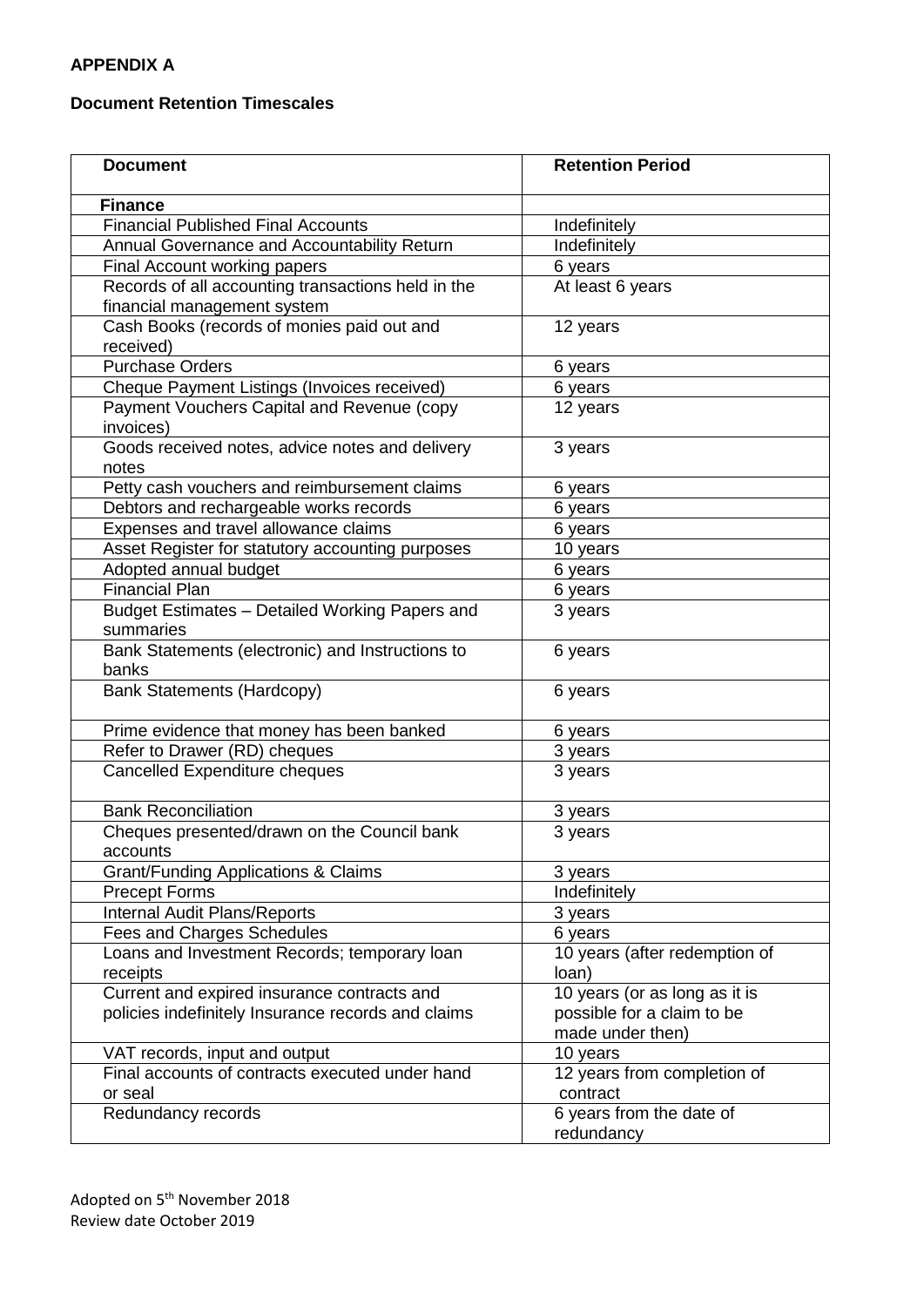| Corporate                                        |                                  |
|--------------------------------------------------|----------------------------------|
| All Wilsden Parish Council minutes including     | Indefinitely and archived after  |
| minutes of committees, sub-committee             | two years                        |
| meetings and any working group minutes           |                                  |
| Policies and procedures                          | Until updated or reviewed        |
| Asset management records                         | Indefinitely                     |
| Internal audit records                           | 6 years                          |
| Internal audit fraud investigation               | 7 years from date of final       |
|                                                  | outcome of investigation         |
| Risk register                                    | Indefinitely                     |
| Risk assessments (any)                           | 6 years                          |
| Pre-tender qualification document, summary list  | 1 year                           |
| of expression of interest received, a summary of |                                  |
| any financial or technical evaluation supplied   |                                  |
| with the expressions of interest Initial         |                                  |
| application                                      |                                  |
| Successful tender documentation Life of          | 6 years from date of final       |
| contract                                         | payment                          |
| Unsuccessful tender documentation                | Until final payment of contract  |
|                                                  | let is made                      |
| Deeds of land and property                       | Indefinitely                     |
| Land and property rental agreements              | 6 years after expiry of the      |
|                                                  | agreement                        |
| Property evaluation lists                        | Indefinitely                     |
| Lease agreements, variation and valuation        | 12 years after the expiry of the |
| queries                                          | agreement                        |
| Documentation referring to externally funded     | 6 years                          |
| projects                                         |                                  |
| <b>Booking diaries</b>                           | 3 years                          |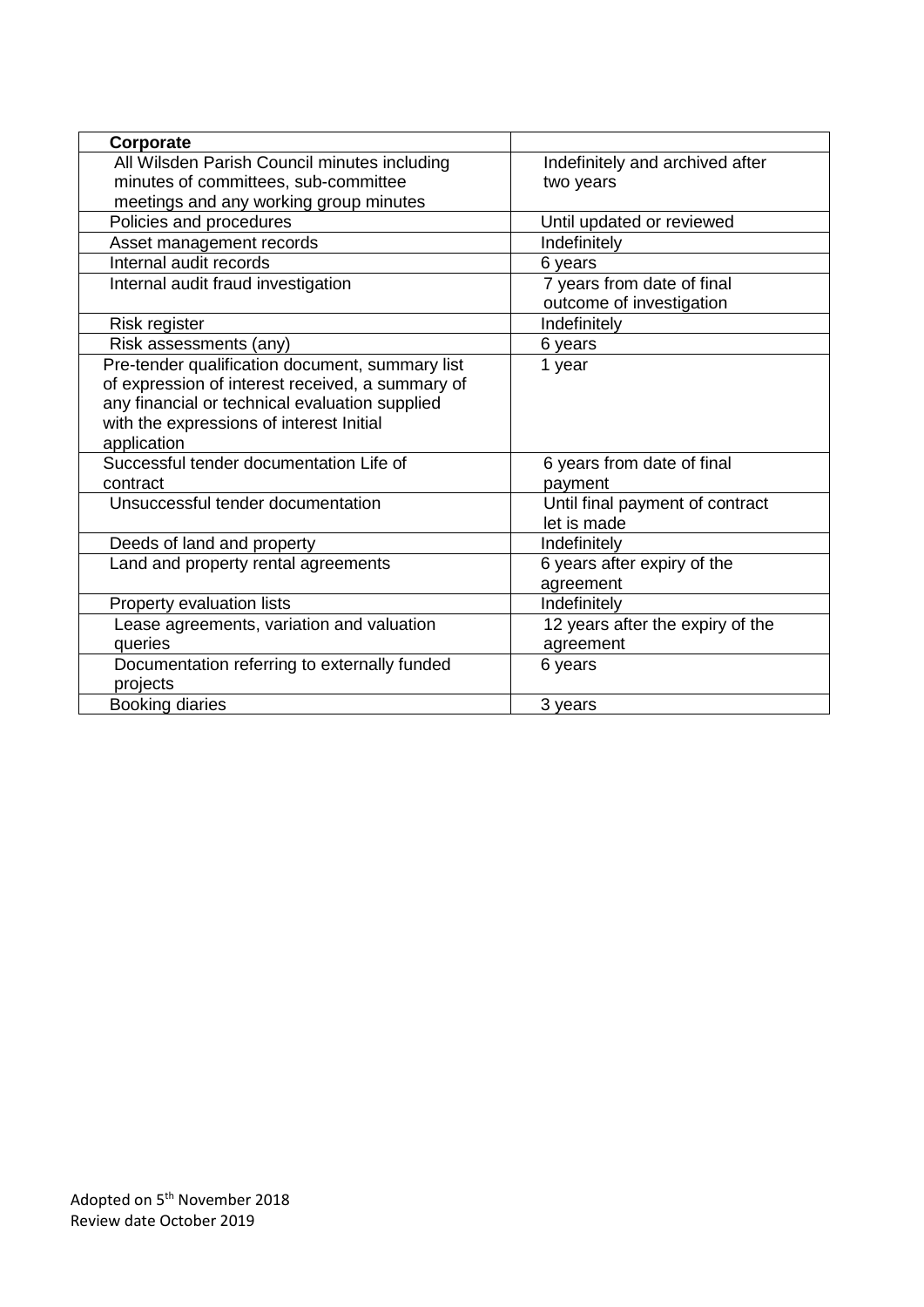| <b>Health &amp; Safety</b>                                               |                                                                                                                                                                                                                                                   |
|--------------------------------------------------------------------------|---------------------------------------------------------------------------------------------------------------------------------------------------------------------------------------------------------------------------------------------------|
| Health and Safety Accident books and<br>records                          | 3 years after the date of the last entry<br>(unless an accident involving<br>chemicals or asbestos is contained<br>within then 40 years). If the accident<br>concerns a child or young adult retain<br>until the person reaches the age of<br>21. |
| Medical records containing details of                                    | 40 years from the date of the last                                                                                                                                                                                                                |
| employee exposed to asbestos or as                                       | entry                                                                                                                                                                                                                                             |
| specified by the Control of Substances                                   |                                                                                                                                                                                                                                                   |
| Hazardous to Health Regulations 1999<br>Medical examination certificates | 4 years from date of issue                                                                                                                                                                                                                        |
| Asbestos records for premises/property                                   | 40 years                                                                                                                                                                                                                                          |
| including survey and removal records                                     |                                                                                                                                                                                                                                                   |
| Parks and play area inspection reports                                   | 6 years                                                                                                                                                                                                                                           |
| All inspection certificates                                              | 6 years                                                                                                                                                                                                                                           |
| Repairs job sheets                                                       | 2 years                                                                                                                                                                                                                                           |
| Periodic machinery inspection tests (PAT,<br>equipment calibration etc)  | 2 years                                                                                                                                                                                                                                           |
| Documents relating to the process of                                     | 3 years                                                                                                                                                                                                                                           |
| collecting, transporting and disposal of                                 |                                                                                                                                                                                                                                                   |
| general waste                                                            |                                                                                                                                                                                                                                                   |
| Documents relating to the process of                                     | 10 years                                                                                                                                                                                                                                          |
| collecting, transporting and disposal of                                 |                                                                                                                                                                                                                                                   |
| hazardous waste                                                          |                                                                                                                                                                                                                                                   |
| Plant and equipment testing<br><b>Unusual Incident Forms</b>             | 2 years                                                                                                                                                                                                                                           |
|                                                                          | 3 years                                                                                                                                                                                                                                           |
| <b>Manual Handling Assessment Forms</b>                                  | 3 years                                                                                                                                                                                                                                           |